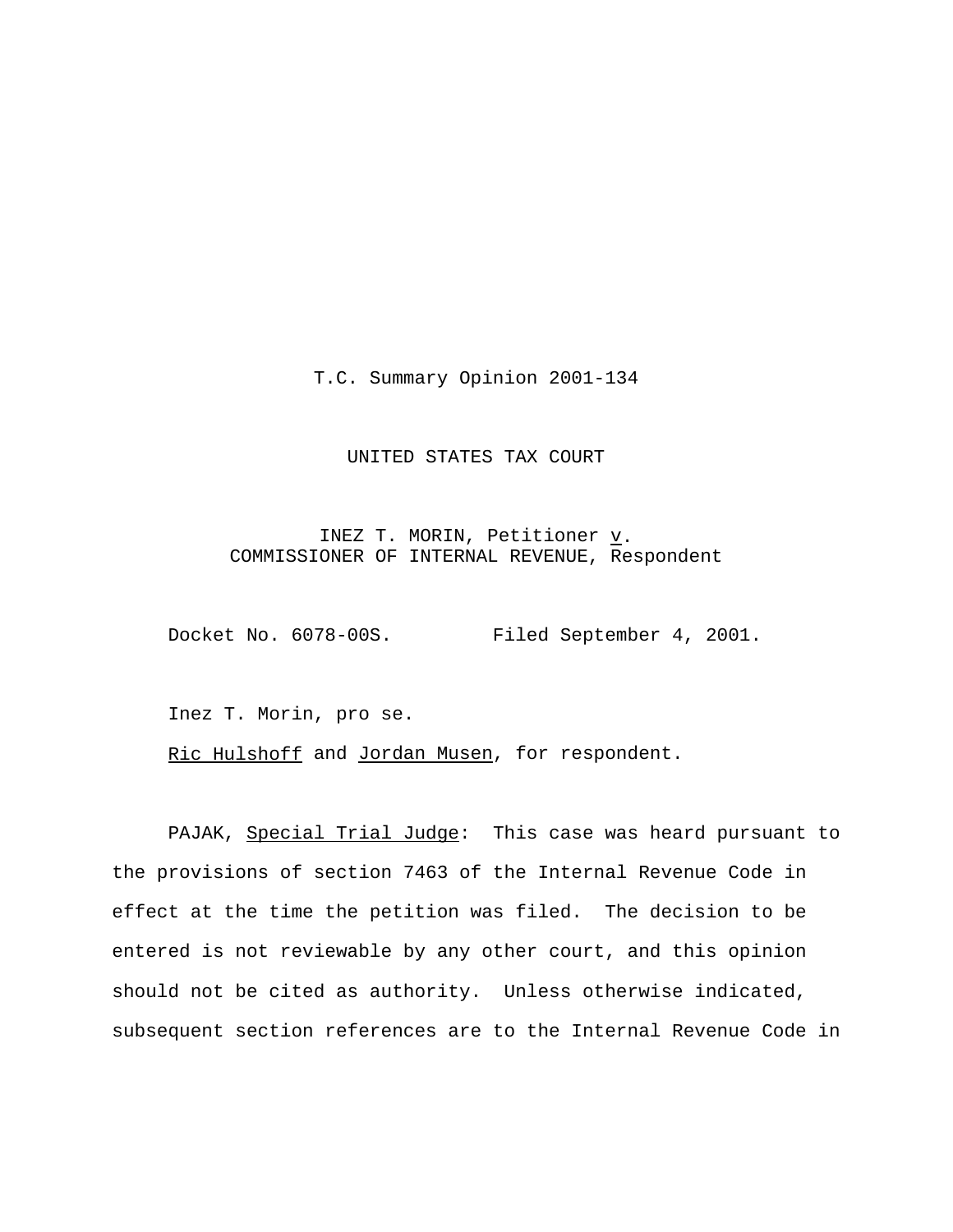effect for the year in issue, and all Rule references are to the Tax Court Rules of Practice and Procedure.

Respondent determined a deficiency of \$28,449 in petitioner's Federal income tax for the year 1996, and an addition to tax under section  $6651(a)(1)$  of \$5,805.04.

We must decide: (1) Whether petitioner is entitled to deduct Schedule C expenses in amounts greater than respondent has determined; (2) whether petitioner has additional self-employment income; and (3) whether petitioner is liable for an addition to tax under section 6651(a)(1).

Petitioner failed to substantiate her deductions on audit. She failed to stipulate matters with respondent before trial. At trial, she refused to stipulate matters which she said were correct. The Court took a long recess for stipulation purposes. Although respondent was willing to concede a number of items in petitioner's favor, she still refused to stipulate. Finally, only after the intervention of the Court, did petitioner stipulate in part.

To the limited extent stipulated, the facts are so found. Petitioner resided in Sylmar, California, at the time her petition was filed.

Petitioner reported \$9,240 as other income from services as a notary public. On her Schedule C, Profit or Loss From Business, for "Morin Business Services" (MBS), petitioner

- 2 -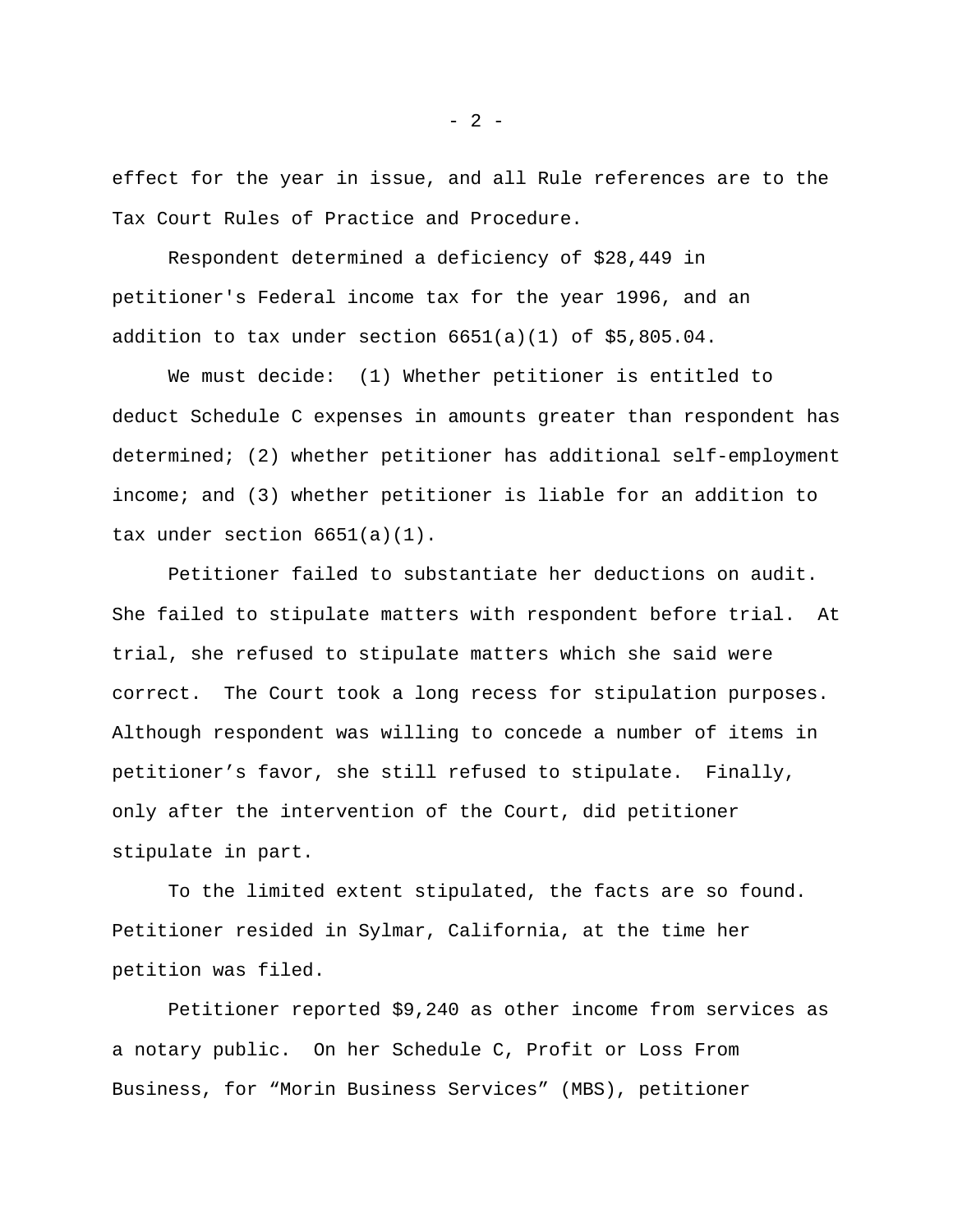deducted \$59,323 in total expenses from \$82,528 of gross receipts for a net profit of \$23,205. On her first Schedule C, petitioner described MBS as an accounting, bookkeeping, and income tax business. On her second Schedule C for "A Joyful Wedding", which was described as minister services, petitioner deducted \$12,871 of total expenses from \$13,600 of gross receipts for a net profit of \$729.

Respondent disallowed \$59,323 of deductions for the first Schedule C and \$12,871 for the second Schedule C because petitioner did not establish that the business expenses shown on her return were paid or incurred during the taxable year and that the expenses were ordinary and necessary to her businesses. At trial, respondent conceded that petitioner was engaged in two businesses. Respondent in the notice of deficiency determined that the \$9,240 amount reported as other income for notary public services was gross receipts of MBS and was subject to selfemployment tax. The notice of deficiency attributed another \$3,600 of income to gross receipts of MBS, but respondent conceded this amount at trial.

Deductions are strictly a matter of legislative grace. INDOPCO, Inc. v. Commissioner, 503 U.S. 79, 84 (1992); New Colonial Ice Co. v. Helvering, 292 U.S. 435, 440 (1934). Taxpayers must substantiate claimed deductions. Hradesky v. Commissioner, 65 T.C. 87, 89 (1975), affd. per curiam 540 F.2d

 $- 3 -$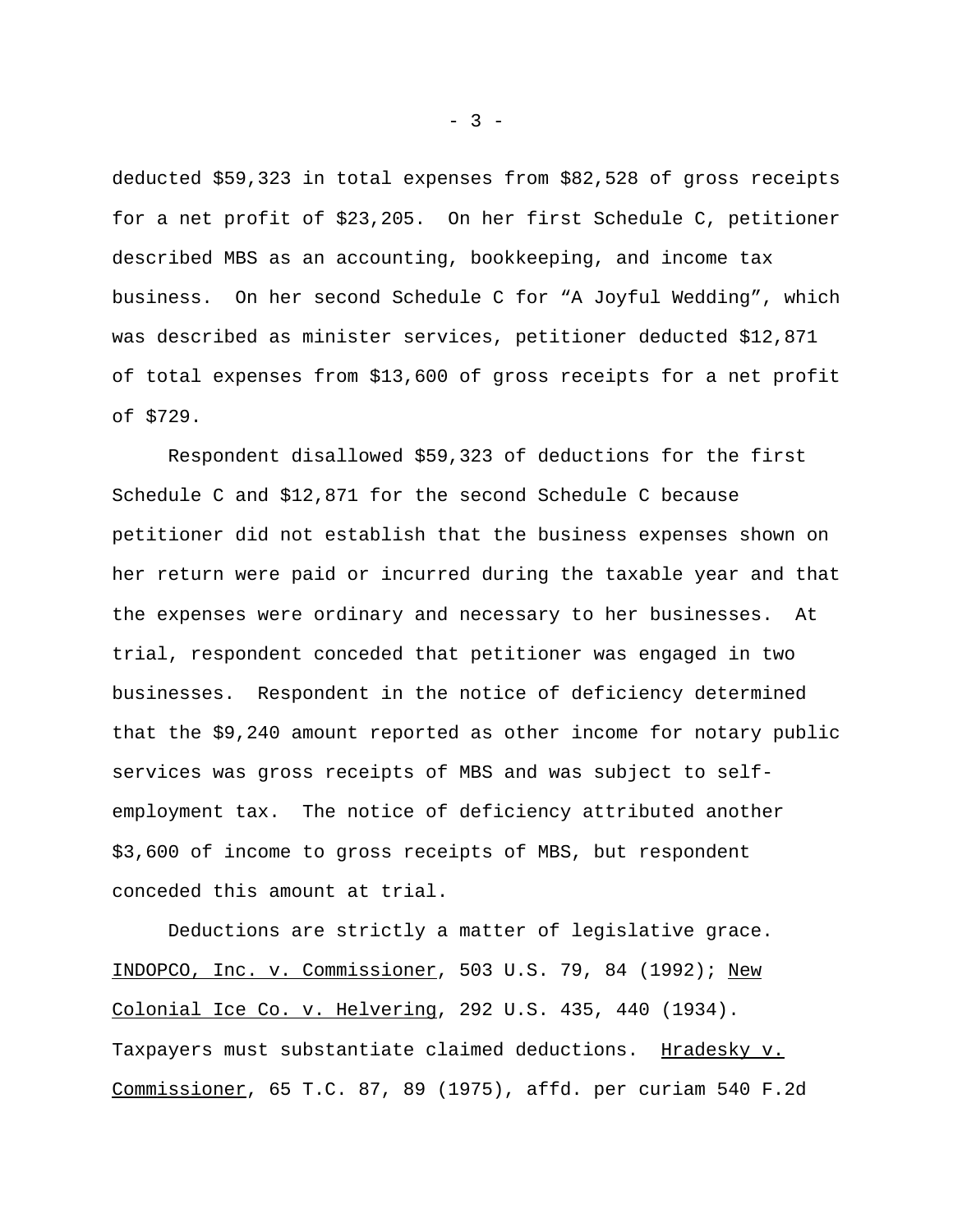821 (5th Cir. 1976). Moreover, taxpayers must keep sufficient records to establish the amounts of the deductions. Meneguzzo v. Commissioner, 43 T.C. 824, 831 (1965); sec. 1.6001-1(a), Income Tax Regs. Section 7491 does not change a taxpayer's obligation to substantiate deductions. Higbee v. Commissioner, 116 T.C. 438 (2001).

Generally, except as otherwise provided by section 274(d), when evidence shows that a taxpayer incurred a deductible expense, but the exact amount cannot be determined, the Court may approximate the amount bearing heavily if it chooses against the taxpayer whose inexactitude is of his own making. Cohan v. Commissioner, 39 F.2d 540, 543-544 (2d Cir. 1930). The Court, however, must have some basis upon which an estimate can be made. Vanicek v. Commissioner, 85 T.C. 731, 742-743 (1985).

Section 274(d) imposes stringent substantiation requirements for the deduction of travel expenses, automobile expenses, and entertainment expenses. Taxpayers must substantiate by adequate records certain items in order to claim deductions, such as the amount and place of each separate expenditure, the property's business and total usage, the date of the expenditure or use, and the business purpose for an expenditure or use. Sec.  $274(d)$ ; sec. 1.274-5T(b), Temporary Income Tax Regs., 50 Fed. Reg. 46014 (Nov. 6, 1985). To substantiate a deduction by means of adequate records, a taxpayer must maintain an account, book, diary, log,

- 4 -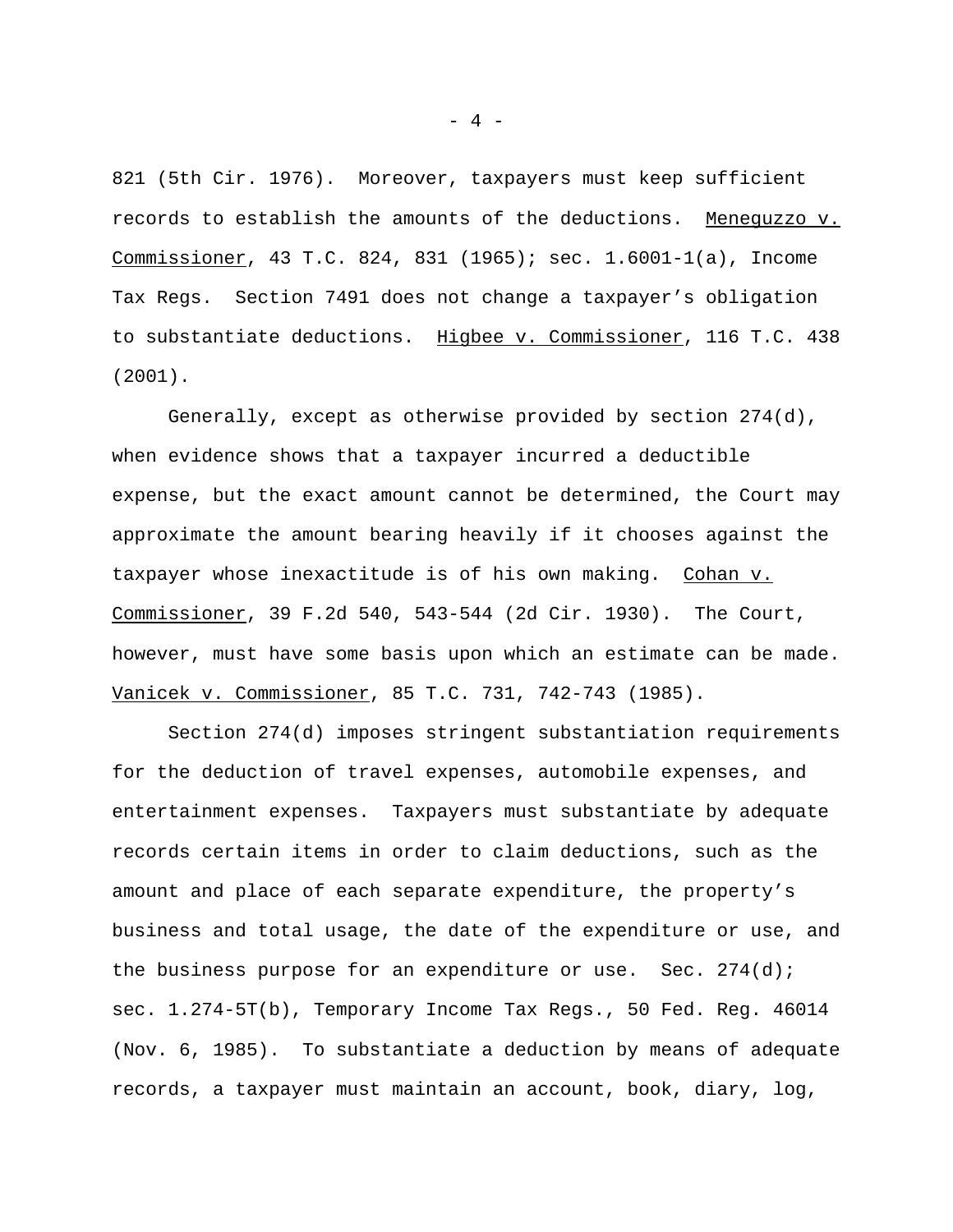statement of expense, trip sheet, and/or other documentary evidence, which, in combination, are sufficient to establish each element of expenditure or use. Sec.  $1.274 - 5T(c)(2)(i)$ , Temporary Income Tax Regs., 50 Fed Reg. 46017 (Nov. 6 1985). Travel, automobile, and entertainment expenses cannot be estimated under Cohan. Sanford v. Commissioner, 50 T.C. 823, 827-828 (1968), affd. per curiam 412 F.2d 201 (2d Cir. 1969).

Petitioner did not have any books or records. She did not have a diary, a log, or trip sheets relating to her travel. At trial, petitioner had little evidence to support many of her claimed deductions. Many expenses appeared to be personal expenses nondeductible under section 262. Petitioner provided some substantiation for business expense deductions and respondent conceded that she was entitled to most of those deductions.

Petitioner was asked whether she could provide for MBS: "Any kind of books or records that might show that [she] had any reason to travel that year". Petitioner's answer was: "Not with me, no." Petitioner failed to comply with the strict substantiation rules of section 274(a) and is not entitled to deduct any travel, meals, and entertainment expenses. As to the claimed \$2,378 bad debt deduction for MBS, petitioner said: "I mean, it's not worth the headache to point out all the returned checks, and matching it [sic] to my deposits" so she conceded

- 5 -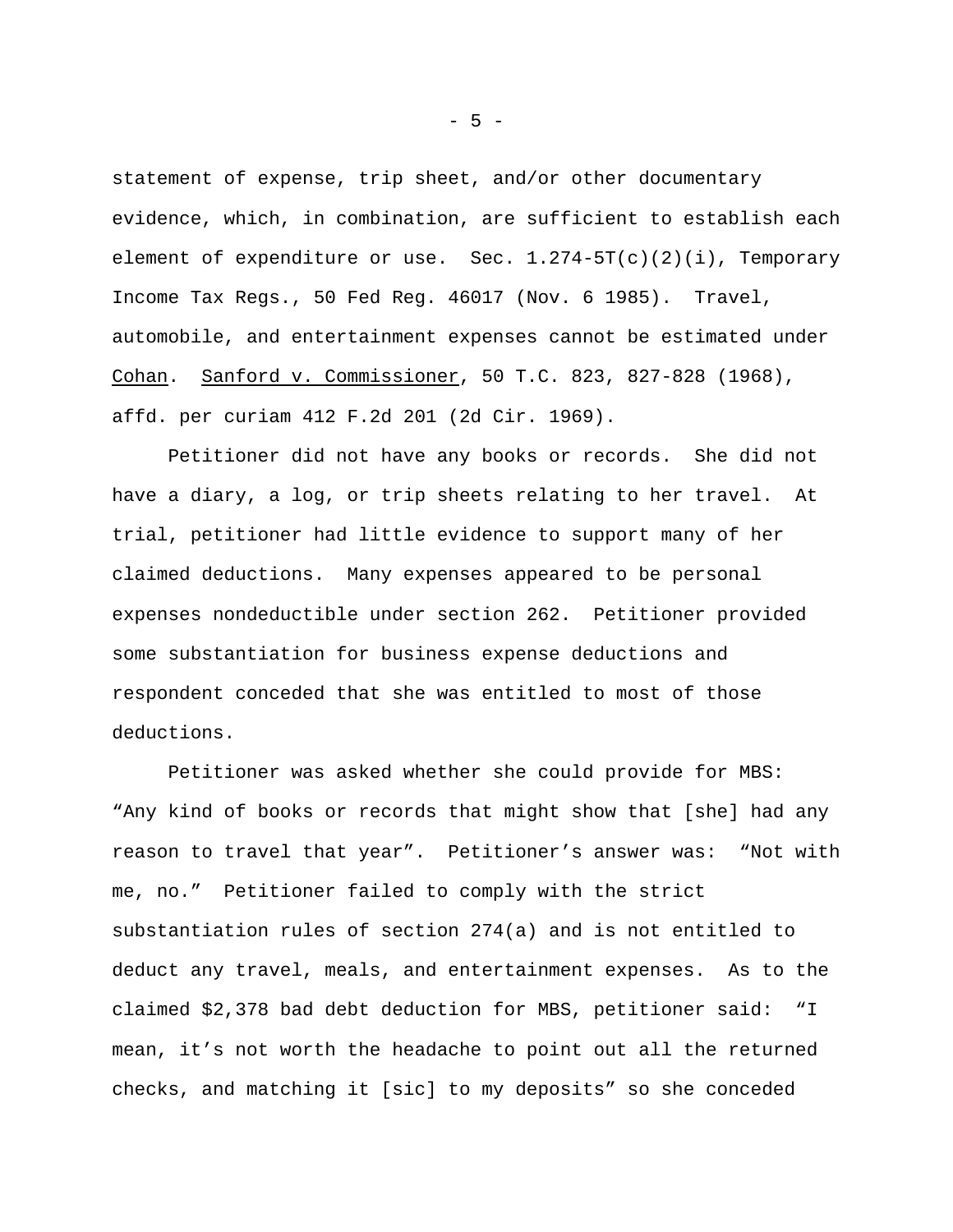this issue. Respondent, after reviewing the material petitioner belatedly provided, made substantial concessions. This should prove to petitioner that a wiser course than the one she followed in this case would be to provide respondent with information when it is requested.

The Court has reviewed the evidence and finds some instances in which we allow petitioner additional deductions under the Cohan rule, keeping in mind the admonition that we bear heavily against petitioner whose inexactitude is of her own making and the concept that we must have some basis upon which an estimate can be made. The rounded amounts of respondent's concessions, the Court's additional allowances, and the total allowed are set forth below for MBS:

|                   | Deductions | Respondent | Additional | Total            |
|-------------------|------------|------------|------------|------------------|
| Expenses          | Claimed    | Conceded   | Allowances | Allowed          |
| Advertising       | \$852      | \$607      |            | \$607            |
| Bad Debts         | 2,378      |            |            |                  |
| Car and Truck     | 3,345      |            |            |                  |
| Depreciation      | 2,896      |            |            | 0                |
| Legal             | 99         | 115        |            | 115              |
| Office            | 3,516      |            | \$764      | 764              |
| Business property | 8,100      | 6,700      |            | 6,700            |
| Repairs           | 188        |            |            | $\left( \right)$ |
| Taxes/licenses    | 1,274      |            | 879        | 879              |
| Travels/meals     | 310        |            |            | <sup>0</sup>     |
| Utilities         | 1,556      |            | 454        | 454              |
| Wages             | 11,212     | 11,212     |            | 11,212           |
| Other Expenses    | 23,597     |            | 731        | 731              |
|                   | \$59,323   |            |            | \$21,462         |

Accordingly, we find that petitioner is entitled to deduct a total of \$21,462 of expenses for MBS.

- 6 -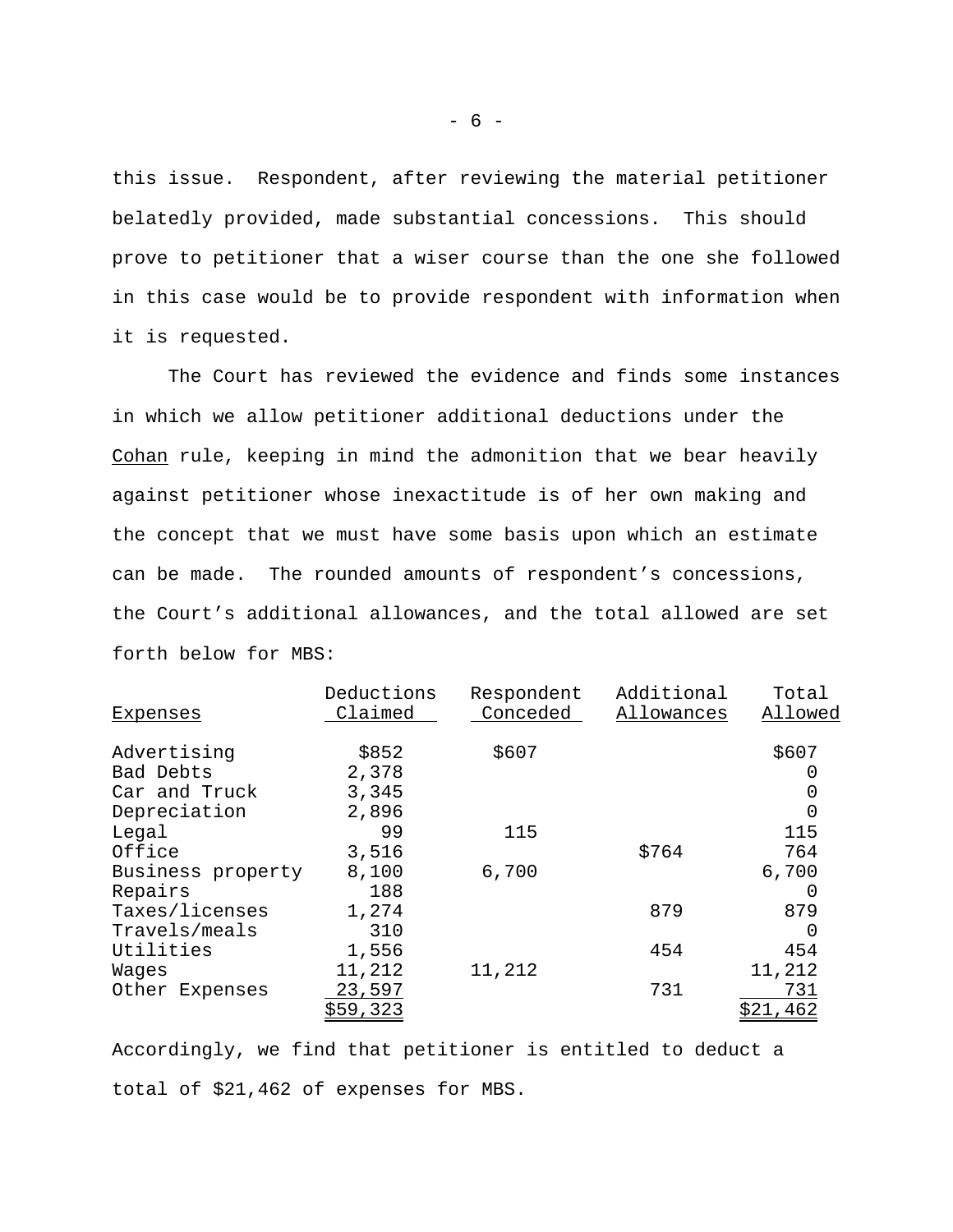On her second Schedule C for her Joyful Wedding business, petitioner deducted a total of \$12,871 in expenses. The amounts claimed and the rounded amounts respondent conceded are set forth below:

| Expenses     | Deductions<br>Claimed | Respondent<br>Conceded |
|--------------|-----------------------|------------------------|
| Advertising  | \$3,725               | \$3,508                |
| Bad debts    | 75                    |                        |
| Office       | 406                   | 438                    |
| Bank charges | 194                   | 113                    |
| Licenses     | 7,996                 | 7,320                  |
| Misc.        | 267                   | 75                     |
| Telephone    | 208                   |                        |
|              | 871                   |                        |

Petitioner did not have any other credible evidence. We find that she is entitled to deduct \$11,454 of expenses for the Joyful Wedding business.

Petitioner reported \$9,240 as other income from notary public services. Respondent determined that the \$9,240 was part of petitioner's gross receipts for MBS and that it was subject to self-employment tax. Income from services as a notary public is not subject to the self-employment tax. Sec.  $1402(c)$ ; sec. 1.1402(c)-2(b), Income Tax Regs. However, petitioner had no records of a notary public business or any other evidence to show she was entitled to exclude \$9,240 from self-employment income. When asked about her notary records, petitioner stated: "It's just a lot of paperwork. I didn't bring that. I didn't bring the details". She did have a notary seal. Accordingly, we allow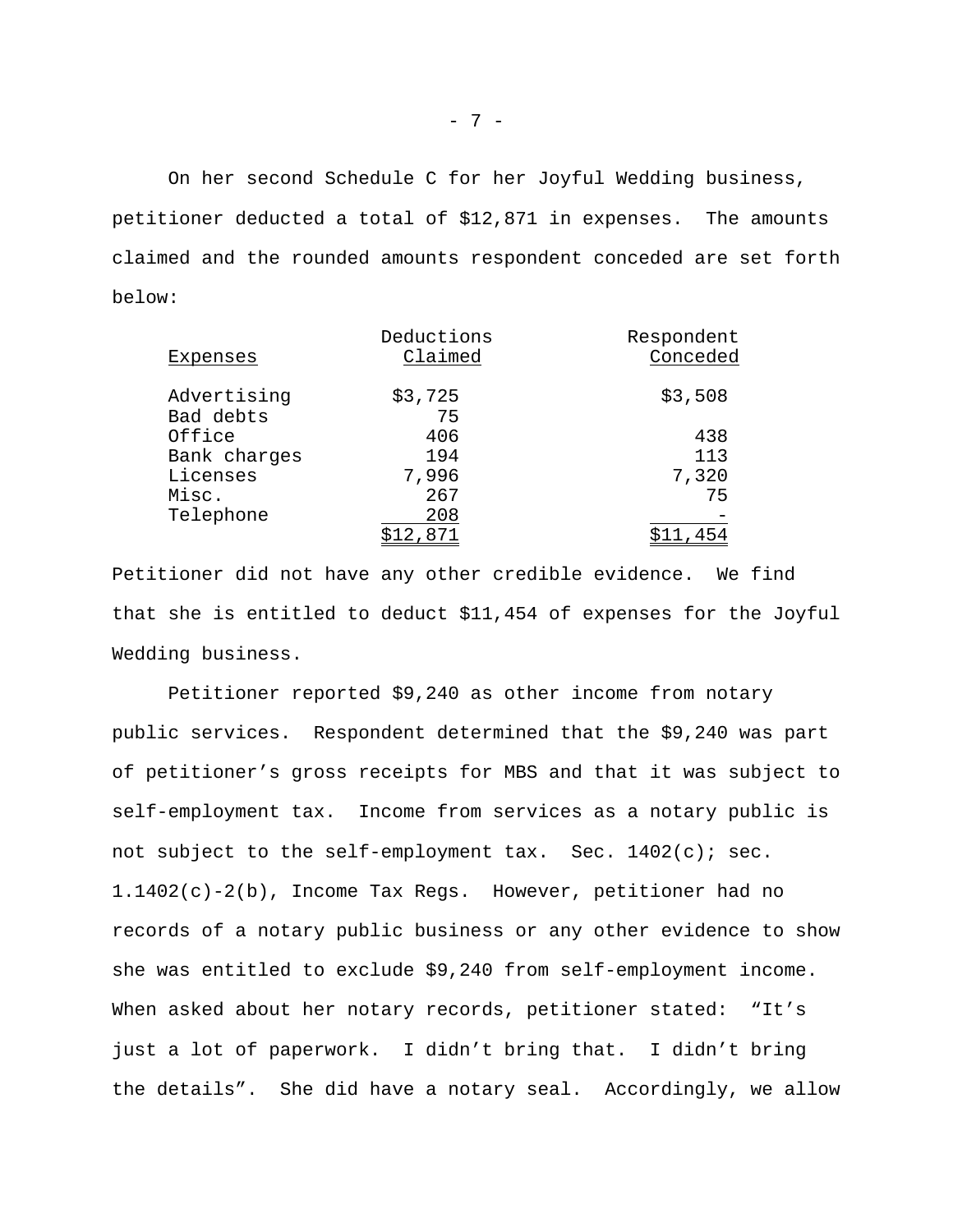her to exclude \$100 from self-employment income as income from services as a notary public. The remaining \$9,140 is subject to self-employment tax under section 1401. Petitioner is entitled to the corresponding deduction under section 164(f) on all selfemployment tax imposed by section 1401.

Section 6651(a)(1) imposes an addition to tax for failure to file a return on time. The addition equals 5 percent for each month that the return is late, not to exceed 25 percent. Additions to tax under section  $6651(a)(1)$  are imposed unless the taxpayer establishes that the failure was due to reasonable cause and not willful neglect. Section 7491(c) does not change the taxpayer's burden of proof in this respect. Higbee v. Commissioner, 116 T.C. 438 (2001). "Reasonable cause" requires a taxpayer to demonstrate that she exercised ordinary business care and prudence. United States v. Boyle, 469 U.S. 241, 246 (1985). Willful neglect is defined as a "conscious, intentional failure or reckless indifference." Id. at 245.

Petitioner's return was untimely filed on July 21, 1997, even though it bore a signature date of April 13, 1997. Petitioner did not show reasonable cause why the return was not timely filed. A comparison of the signature date and the filing date leads to the conclusion that the late filing was due to willful neglect. We conclude that petitioner is liable for an

- 8 -